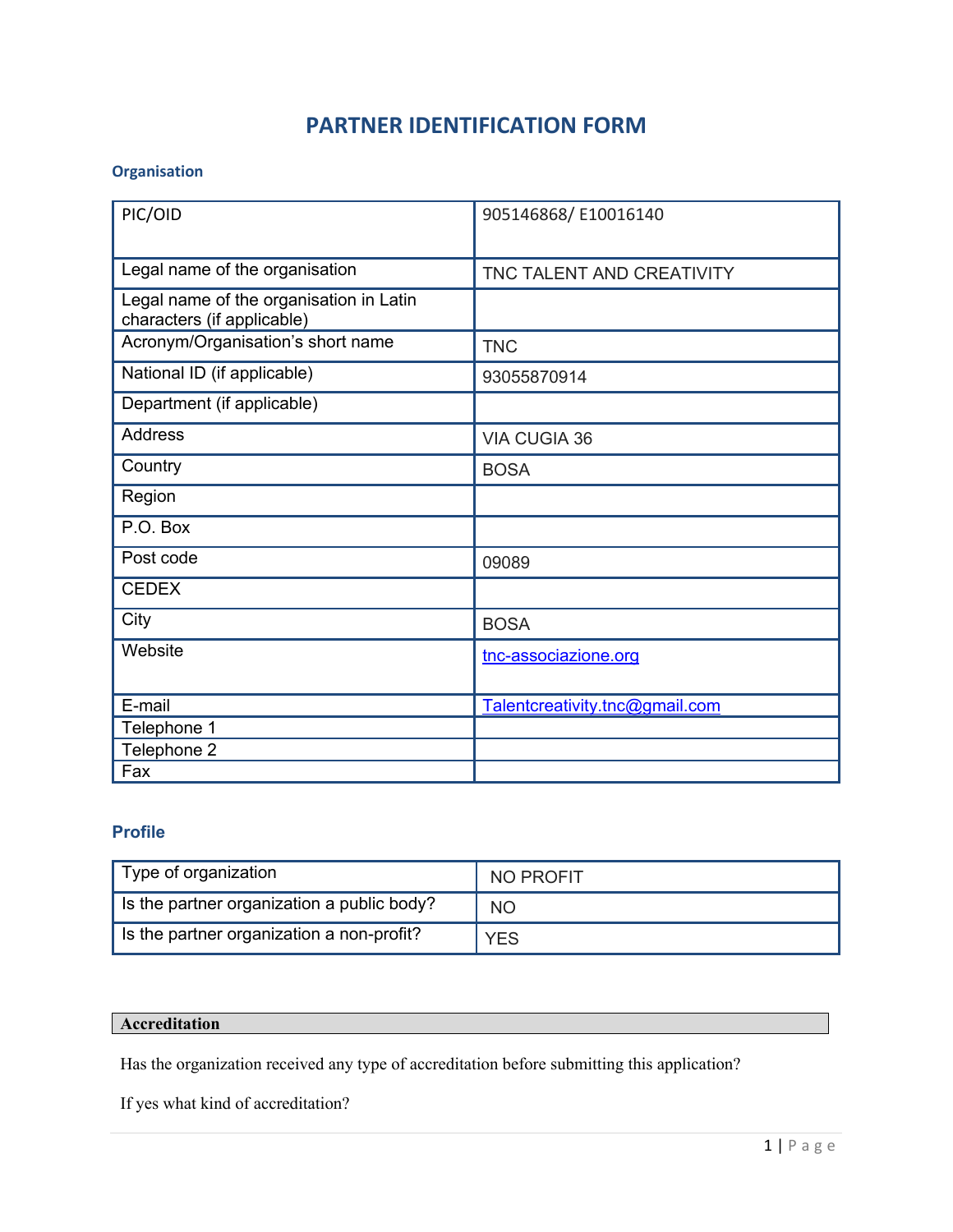| 10 T. |
|-------|
|       |

#### **Background and Experience**

Please briefly present the partner organisation.

THE ORGANISATION HAS BEEN REGISTERED in 2018 and the objectives are the promotion of education in talent and creativity as basic for changes and a new approach to job market and to personal growth. To promote it, the association operates in field of education, trainings and European projects. TNC is born after the growth of TIA Formazione, another association that has deepened many topics connected with education, entrepreneurship through European projects and trainings. The association does not pursue profit-making purposes and has exclusively cultural, civic, solidarity and social utility purposes.

For the achievement and implementation of these goals, the Association will implement the following activities of general interest that will focus on the enhancement of talent and creativity through :

- the promotion and organization of educational, educational and professional training activities, according to the law 28 March 2003, n. 53, and subsequent amendments, as well as cultural activities of social interest with educational purposes;

- The organisation, promotion and management of school-work alternation programmes at regional, national, European and international level;

- interventions and services aimed at safeguarding and improving the conditions of the environment and the prudent and rational use of natural resources;

- extra-curricular training, aimed at the prevention of early school leaving and school and training success, the prevention of bullying and the fight against educational poverty;

- organization, management and development of initiatives aimed at entrepreneurship education;

- services aimed at the integration or reintegration into the labour market of workers and persons referred to in Article 2(4) of the legislative decree revising the rules on social enterprises, referred to in Article 1(2)(c) of Law 106 of 6 June 2016;

- humanitarian reception and social integration of migrants;

- charity, distance support, provision of money, goods or services in support of disadvantaged people;

- promotion of a culture of legality, peace among peoples, non-violence and unarmed defence;

promotion of European policies through the creation of European networks and participation in existing networks, as well as through participation in the funding programmes of its various institutions;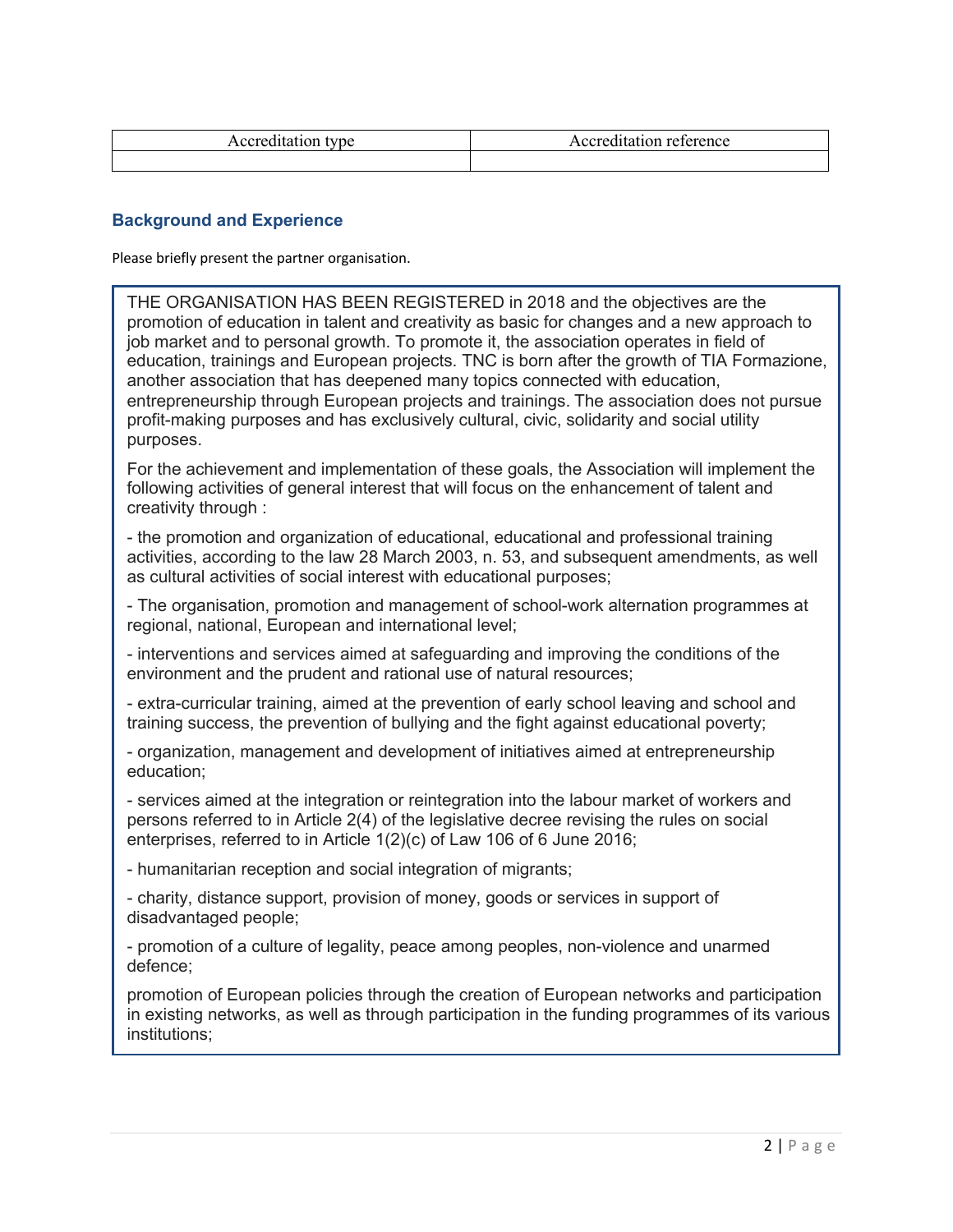- promotion and protection of human, civil, social and political rights, as well as the rights of consumers and users of the activities of general interest referred to in this Article, promotion of equal opportunities and mutual assistance initiatives;

- development of any other initiatives and activities likely to achieve the purpose of association;

- activities other than those referred to in this article exclusively secondary and instrumental to the above activities and in any case in compliance with the limits of the law;

- education to entrepreneurship;

- activities of organization of hosting and incoming for projects VET ERASMUS+ with companies for work school alternation programs.

The implementation and development of the activities listed above will be done through the organization of conferences, seminars, courses, events of other kinds, at national and international level, individually and / or in partnership with other public and / or private bodies, and any other useful way to achieve the purposes set out above. They will also be implemented mainly with the help of its members.

Sport as means of social inclusion and integration is one of the main objectives of the association;

Vet activities WBL.

What are the activities and experience of the organisation in the areas relevant for this application?

Activities in Vet projects and Youth projects. The objective is to help youth to be aware of their own skills and attitudes, to invest in their own skills and to improve through several kind of activities including sport and wellness. The background idea is to help them to connect their passion with their professional activities to improve their self esteem becoming more confident and centered.

What are the skills and expertise of key staff/persons involved in this application?

TNC has been founded in 2018. It is a new-comer association that is specialized in projects focused on talent, in sport and school activities. This year TNC has applied for ERASMUS PLUS VET projects and we are going the results. The president of the organization, ALBERTO NICO, is an athlete in various disciplines and also a legal expert so he is the manager of the organization in tune with Ines Caloisi that has experience in European projects and that has founded the Association. The association is also composed by youth that make experiences of volunteering in sport such as Martina Cossu and Matteo Palmas, or project managers such as Carmelina Maurizio and Vladimiro D'Acunto. This is the first experience in ERASMUS sport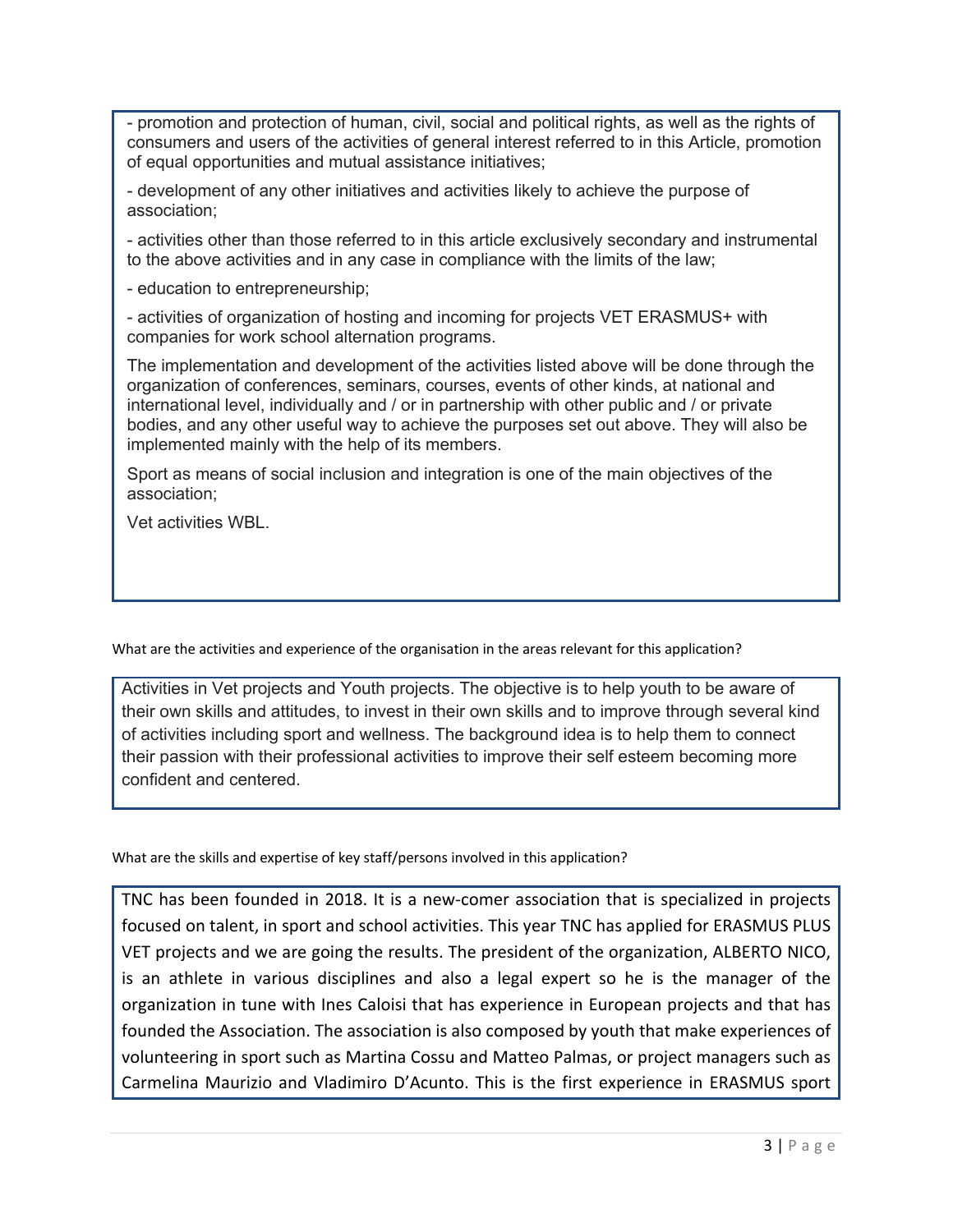where TNC has promoted already a meeting in Sardinia in September 2018 related to sport as activity to be considered also as a talent activity for students where Public System can invest and reward for the school path. TNC is partner of TIA Formazione another association active with youth and adults. They have promoted together several activities.

Alberto NICO, an athlete and legal expert that has invested in sport his spare time but also in sport team his main activities (payton, body building, Triathlon, swimming) he works for TIA Formazione and TNC as responsible of legal activities and as active in sport activities.

Ines Caloisi, legal representative and expert of eu programmes for several organisations. Entrepreneur for HOSTOUR.IT. She coordinated eu projects in several areas directed to youth and adults. Founder of TNC, TIA Formazione and HOSTOUR.

Giuseppe Pannitto, expert of administration, auditor and professional active in eu financial administration projets.

Andrea Maresi, Communication expert and journalist, he is central in activities of dissemination for TIA Formazione and TNC.

Fosca Barbato, Web content project manager, she writes contents and take care of TNC projects for newsletters and Contents online . She is a trainer and youth worker.

Roberto Casu, ICT expert, manages and revises the website of TNC

Francesco Mura Graphic expert, expert of graphics, logos and eu activities leaflets, websites for TNC and TIA Formazione

Alessandro Falsina : quality manager of eu projects managed

Kaatje Gevaert, eu expert quality management

Maria Toledo, budget reporting assistant.

Luca Sanna, Job consultant

Barbara Rizzo, Human resource manager, legal expert

Previous projects (most important projects, where we are/were partner organization)

2019-1-IT01-KA102-006953 – EU CULT MANAGEMENT – APPLICANT TNC Talent and Creativity